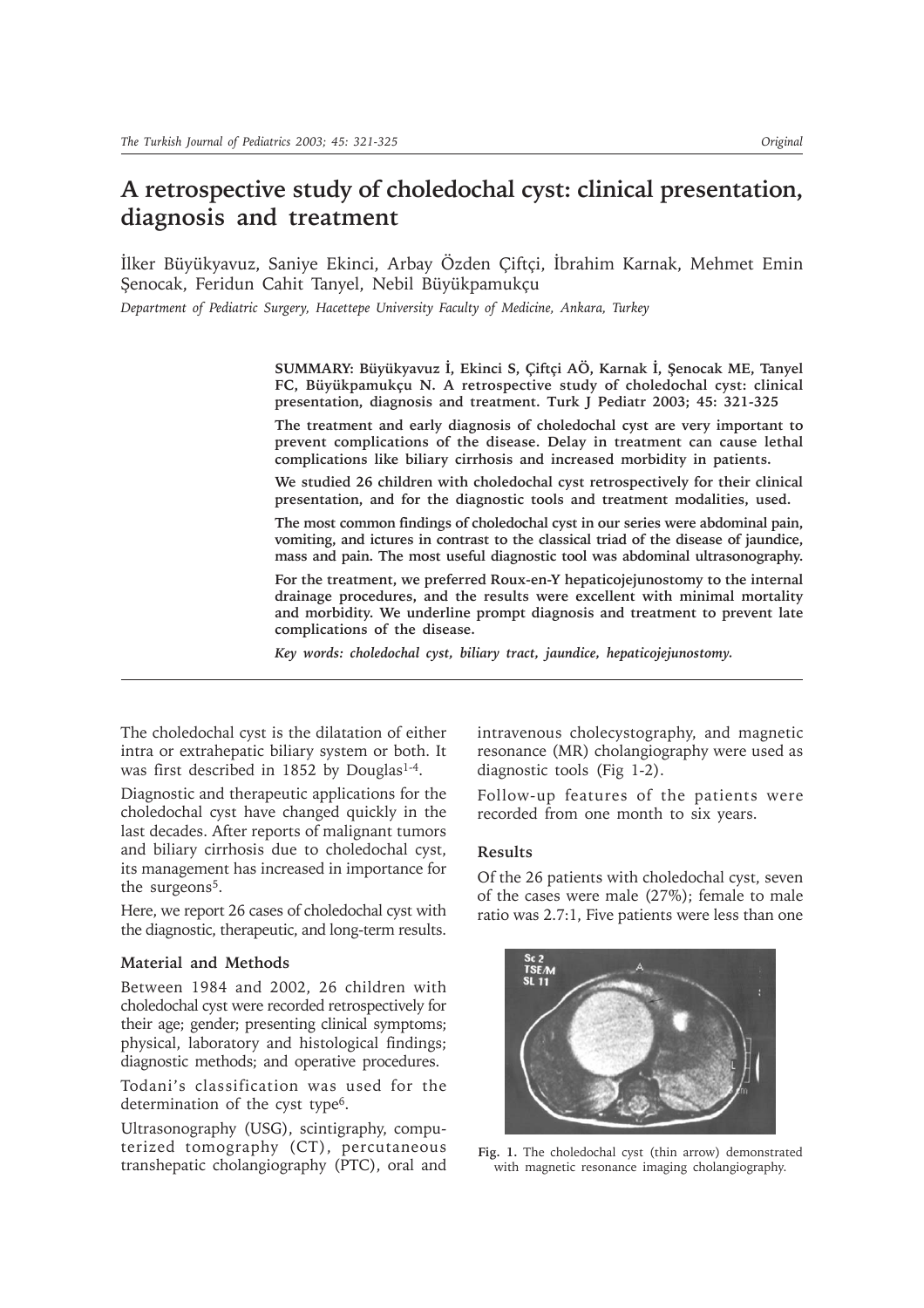

**Fig. 2.** The choledochal cyst (thin arrow) and gallbladder (thick arrow) demonstrated with magnetic resonance imaging cholangiography.

year of age, and all patients were less than 14 years of age at the time of operation. The mean age of the patients at presentation was 5.8±4.2 (mean±standard deviation) years.

Presenting symptoms varied among the patients; however, the most common symptoms were abdominal pain  $(n=20)$ , and vomiting (n=16). Other symptoms including nausea  $(n=5)$ , fever  $(n=8)$ , acholic stool  $(n=7)$ , distention (n=1), dysuria (n=1), diarrhea  $(n=1)$ , and constipation  $(n=1)$  were rare, and only one patient was seen with the complaint of abdominal mass. The most frequent physical findings are tenderness of the right upper abdominal quadrant  $(n=10)$ , intermittent jaundice  $(n=9)$ , and hepatomegaly  $(n=8)$ . Two patients presented the clinical picture of acute abdomen. Only five patients had palpable mass or fullness, and two patients had splenomegaly. Physical examination findings were completely normal in six patients.

As a radiologic procedure, USG was used in all patients, and it detected choledochal cyst in patients, and suspected choledochal cyst in six. However, with USG, one patient was incorrectly diagnosed as hematoma, and another as hydatid cyst. USG showed lithiasis in gallbladder and in the cyst in three cases. Abdominal CT was used and showed choledochal cyst in two cases (Fig. 3). Preoperative scintigraphy was performed in eight patients, and detected choledochal cyst in two, suspected in three, and a disease other than choledochal cyst in three patients. Postoperative scintigraphy was done in three patients, and was normal. PTC was performed in one patient, and was diagnostic. Oral and intravenous cholangiography showed the choledochal cyst in four patients.

322 *Büyükyavuz Ý, et al The Turkish Journal of Pediatrics • October - December 2003*



**Fig. 3.** Abdominal computerized tomography (CT) showing showing the choledochal cyst (thin arrow).

Laboratory findings demonstrated hemoglobin, thrombocyte, and blood coagulation parameters as normal. White blood cell count was elevated in five patients. Blood chemistry results showed minimal increase in alkaline phosphatase ALP  $(n=6)$ , in aspartate transaminase  $(AST)$   $(n=7)$ , in gamma glutamyl transferase (GGT) (n=7), and in alanine transaminase (ALT)  $(n=7)$ , and a much greater increase in ALP  $(n=2)$ , in AST  $(n=5)$ , in ALT (n=5), and in GGT (n=4). Bilirubin levels were increased in 11 patients, and only minimal elevation was seen in four patients. In five cases, albumin was decreased at admission. Blood amylase levels were controlled in 14 patients, and found elevated in two.

In 19 patients, accurate diagnosis was made before the operation; differential diagnosis with pancreatic pseudocyst could not be made in two. Biliary atresia  $(n=2)$ , hydatid cyst  $(n=1)$ , cystic mass (n=1), and hematoma following appendectomy (n=1) were the preoperative diagnoses in five patients before the operation. Type I cyst was found in 25 patients and type II in one. One patient died on the postoperative fifth day due to hepatic failure. Two patients had rupture of choledochal cyst on admission to hospital.

Surgical procedures performed in the series included: total cystectomy + Roux-en-Y hepaticojejunostomy (n=20), cystoduodenostomy  $(n=3)$ , cystojejunostomy  $(n=1)$ , total cystectomy+hepaticoduodenostomy (n=1), and choledochoileostomy (n=1). Transduodenal sphincteroplasty had been performed in one patient in another clinic. Because of persistence of the cyst, we performed cystectomy and Rouxen-Y hepaticojejunostomy on this patient.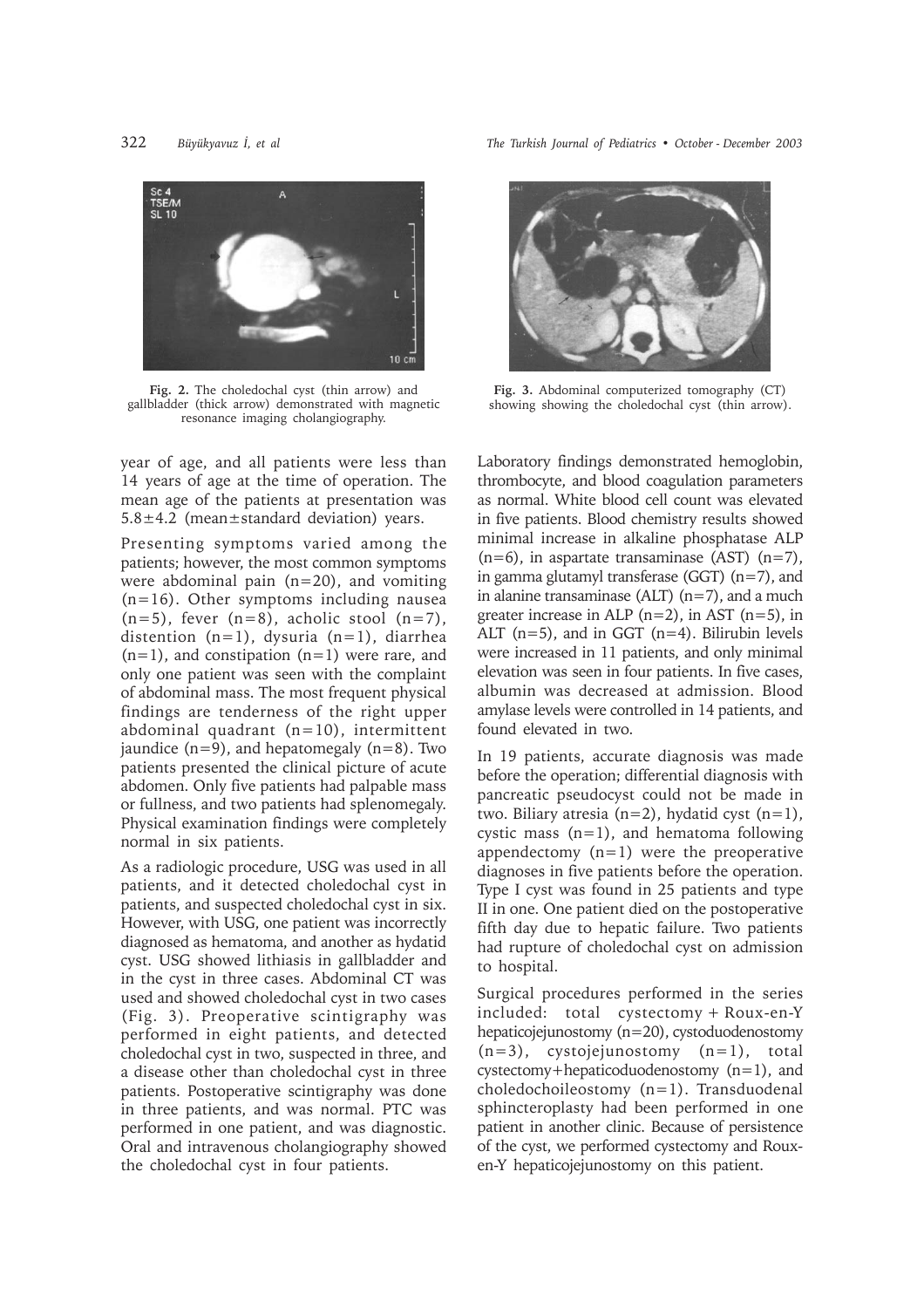The mean duration of drains was  $6.92 \pm 4.37$ days. Broad-spectrum antibiotics with triple combination were given to the patients. Double antibiotic combinations in two, and second generation cephalosporin alone in one patient were used. The mean duration of antibiotics given was 8.56±5 days. The meantime of initiation of oral intake was  $4.75\pm0.94$  days, and of discharge was 10.56±5.82 days.

Peroperative liver biopsy was performed in 16 patients, and periportal fibrosis was found in two and cirrhotic changes in one. Biopsy results also showed metaplasia (n=1), atrophic changes  $(n=1)$ , hyperplastic cylindirical epithelia  $(n=1)$ , and islands of squamous cell  $(n=1)$  in cyst wall. In one patient, polyps in gallbladder were detected, and adenomyomatosis of gallbladder in another.

Reoperation was needed for three patients: two for persisting cyst, and one for hemorrhage on the same day of first operation. During two months to six years of follow-up, three patients had an adhesive intestinal obstruction, which was managed by medical therapy in two. The third patient underwent adhesiolysis for the intestinal obstruction. Three patients did not come to the follow-up examinations, and the remainder had no complications.

#### **Discussion**

The incidence of choledochal cysts was reported to be less than 1 in 13,000-2 million patients, but they are now diagnosed more frequently with the aid of improved diagnostic techniques. The Oriental race seems to be affected more than others<sup>7</sup>.

There are some theories for the etiology of choledochal cyst. The widely accepted theory states that there is an inequality in proliferation of epithelial cells when the hepatic bud lumen is still occluded. Canalization of the bile ducts results in an abnormal dilated portion at the site of more active cellular proliferation and relatively weak walls. Hypoproliferation of the distal portion of the duct creates a relatively stenotic distal duct. Other theories suggest it to be congenital or acquired, due e to abnormal pancreaticobiliary duct junction or primary weakness of bile duct. However, the etiology of choledochal cyst remains unknown8-10.

Female predominance (around 75%) is shown in many reports of choledochal cyst, and our report proved this (73% female predominance). Choledochal cysts are known primarily as a disease of young adults and children, since 60% of the patients are under the age of 10 years. We found 84% of our cases were 10 years of age or younger $11$ .

The classical triad of jaundice, mass, and pain is considered as the most common and significant findings in the diagnosis of the choledochal cyst, especially in infancy. Suprisingly, no patient showed this triad in our series even in infancy. We found the most common presenting findings of patients to be abdominal pain and vomiting (58%). Contrary to the classical triad of the disease, the triad of abdominal pain, vomiting, and icterus was the most significant finding in our series (27%). During infancy, the most common finding was jaundice (83%), and jaundice with hepatomegaly (67%). Vomiting is known to occur following cyst infection or obstruction of the duodenum. Our records showed 60% vomiting without the above-mentioned symptoms<sup>12,13</sup>.

Abdominal USG and CT are both commonly used to demonstrate choledochal cyst even in the fetus during the prenatal period. Before the common use of USG to diagnose choledochal cyst, PTC and endoscopic retrograde cholangiopancreaticography were definitive tests with 80-90% diagnostic accuracy14-16. We support the use of abdominal USG with 70% accuracy. This rate reached 92% with suspicion of the disease. Advancement in sonographic techniques and surgical procedures for the diagnosis and treatment helped us to handle choledochal cyst with minimal mortality and morbidity. It also decreased the rate of the pre-and post-operative complications.

Percutaneous transhepatic cholangiography was performed in only one patient, and it was diagnostic. Oral and intravenous cholangiography were made in four patients, and they were 100% diagnostic in contrast to the previous series $11$ . A 99m Tc-HIDA radionuclide scan may show delayed filling of the abnormal biliary tree with contrast persisting in the cyst on the late images. Postoperative scan can also verify the patency of the anastomosis. Two of eight patients were diagnosed as choledochal cyst before surgery with the aid of scintigraphy in our series. Postoperative scintigraphy was made in only three patients, and was normal.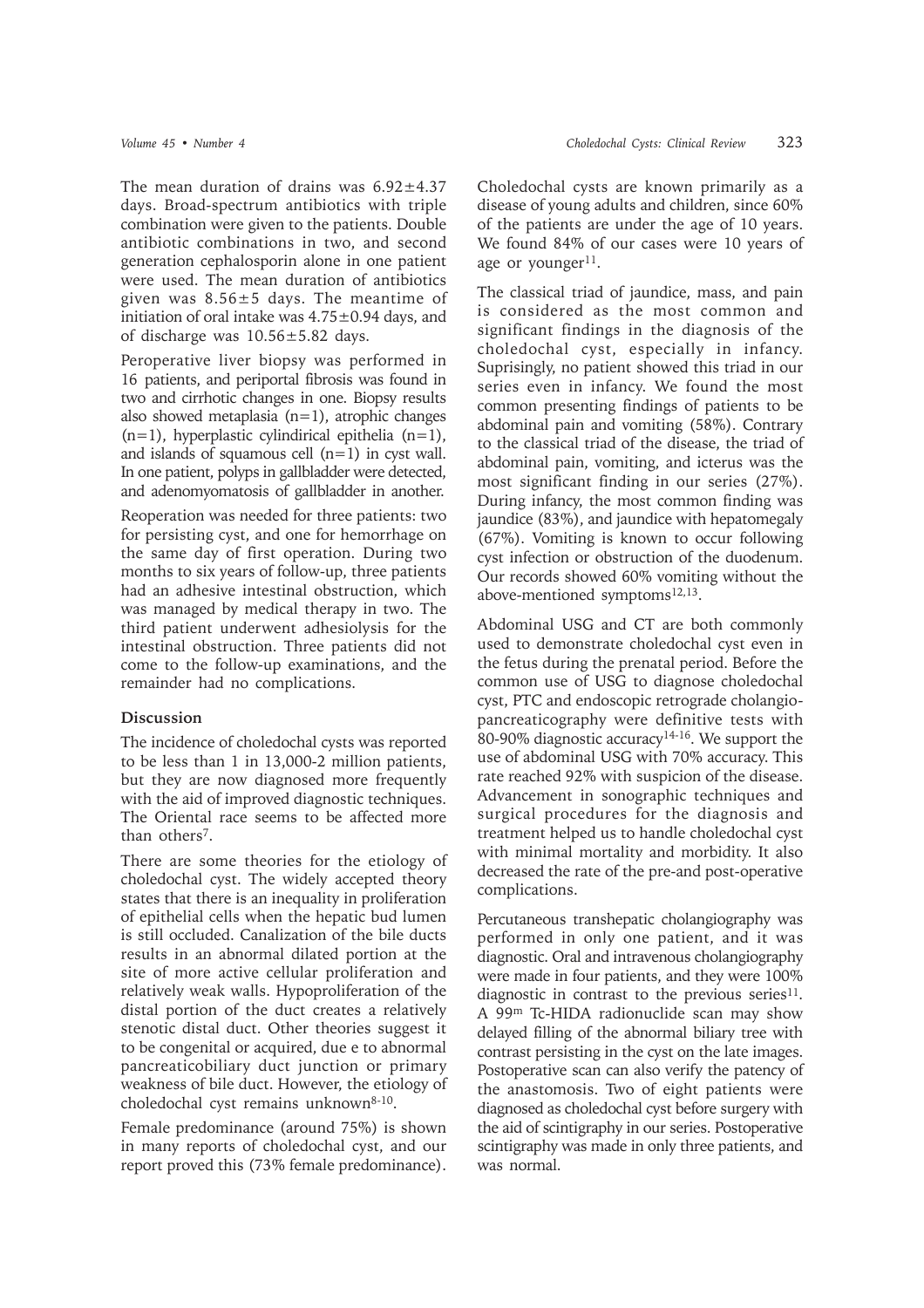The percentage of correct diagnosis before surgery ranges from 27 to 80% with approximately 60% for infants in the other studies. In our study, 70% of the patients were correctly diagnosed, but the ratio of accurate diagnosis decreased to 50% in infants<sup>17</sup>.

According to Todani et al.<sup>6</sup> classification, we did not encounter any intrahepatic involvement of choledochal cyst, and our patients showed homogeneity in cyst type. Only one patient with type II cyst (4%), and all others with type I cyst (96%) were seen in our series<sup>18</sup>.

The most common complications of choledochal cyst are known to be cholangitis and biliary cirrhosis in proportion to the duration and degree of obstruction before surgery and following inadequate therapy. Other complications include portal hypertension and liver abscess. We encountered 15% of cases with cholangitis related to choledochal cyst before surgery and only one infant with biliary cirrhosis. We believe that the latter patient had congenital biliary cirrhosis independent of the duration of the disease. Stones in either cyst or gallbladder are known to occur in 8-26% of the patients. We found stones in cysts or in gallbladder, or in both, in 11% of the presented cases3,19. Rupture of the cyst is generally spontaneous, but sometimes trauma may be the cause. In our study, two patients were diagnosed as spontaneous cyst rupture  $(8\%)^{20}$ .

Although cystoduodenostomy was previously preferred as a surgical procedure, the high rate of complications encountered following this procedure led surgeons to find new operation methods. Internal drainage has complications of stricture formation, cholangitis, and biliary cirrhosis in approximately 50% of cases, and requires reoperation in 25% of the patients in some reports. In another report, cholangitis and choledocholithiasis occurred in 88% and 25% of cases, respectively, after cysto-enterostomy13,21. In addition, there is a remaining risk for development of cancer in the cyst wall. The reported incidence of biliary tract carcinoma in choledochal cysts varies between 2.5% and 17.5%, which is higher than that found in the general population (0.012-0.048%). Although excision of the cyst totally removes a potential risk of carcinoma, it does not exclude the possibility of the development of cancer in intrahepatic ducts. We did not see any carcinoma related to choledochal cyst to date in our series<sup>22,23</sup>. Successful treatments of choledochocele by endoscopic sphincterectomy and transduodenal sphincterectomy with open surgery have been reported24. However, we did not perform these methods in our patients. In our series, only three patients had cystoduodenostomy; two needed reoperation for the persistence of the cysts, and the other did well. In contrast to the high rate of ascending infection reported in the literature, these three patients did not develop ascending infection after the operation.

Only one patient underwent cystojejunostomy, and was doing well two years after the operation. In older reports a 10-15% complication rate and 20% remaining risk for malignant degeneration have been estimated. However, we cannot contribute to these results because only one patient underwent cystojejunostomy25,26.

We preferred total resection of the cyst if possible and Roux-en-Y hepaticojejunostmy as a surgical procedure (n=20). We believe like others that this technique prevents most of the complications of the disease.

Peroperative liver biopsy was performed on 18 patients in our series. Despite 60% abnormal liver pathology in some reports, our records showed only two patients with periportal fibrosis and one had cirrhotic changes in the liver. This may be explained by no intrahepatic involvement in our series, and the high percentage of type IV cysts in other series $1,27$ .

In conclusion, contrary to the general belief, choledochal cysts have no classic clinical features. USG is the major diagnostic tool, and its accuracy is increased when accompanied by MRcholangiography and HIDA. The best surgical treatment seems to be complete excision of the cyst and Roux-en-Y hepaticojejunostomy. Choledochal cyst should be considered in the differential diagnosis of a wide spectrum of clinical features such as abdominal pain, vomiting, icterus, and abdominal mass in order to avoid lethal complications including biliary cirrhosis.

#### **REFERENCES**

- 1. Crittenden SL, Mekinley MJ. Choledochal cyst-clinical features and classification. Am J Gastroenterol 1985; 80: 643-647.
- 2. Cheney M, Rustad DG, Lilly JR. Choledochal cyst. World J Surg 1985; 9: 244-249.
- 3. Robertson JF, Raine PA. Choledochal cyst: a 33-year review. Br J Surg 1988; 75: 799-801.
- 4. Douglas AH. Case of dilatation of the common bile duct. Monthly J Med Sci 1852; 14: 97.